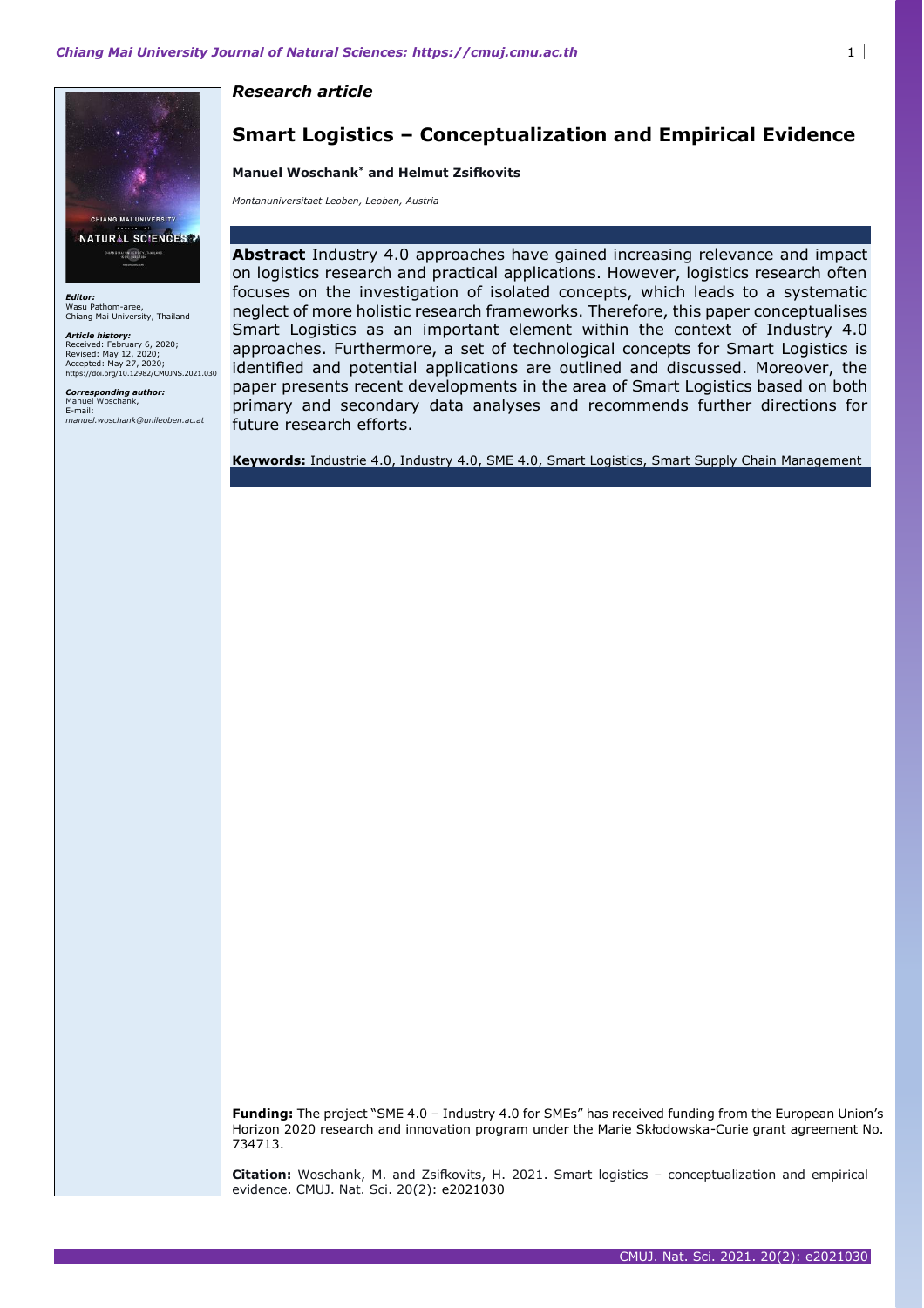### **INTRODUCTION**

Digitalisation can be seen as a central topic for the development of the global economy and modern society. Successful digitalisation strategies are identified as important drivers of continuous growth and long-term welfare. Therefore, digitalisation strategies within enterprises are frequently supported by governmental initiatives that aim at improved innovation power, higher productivity, lower costs, higher revenues, better training of employees in terms of digitalisation readiness and enhanced competitive advantages (FFG, 2019).

In general, the term "Industry 4.0" comprises a multitude of digitalisation strategies, approaches and technologies by mainly focusing on the application in the industrial environment. Thereby, the areas of application range from product development, construction and manufacturing to the improvement of material flows. These initiatives should help industrial enterprises to meet objectives such as increased competitiveness based on transparent processes, higher agility, enhanced adaptability and improved flexibility (Statista, 2015).

The basic principles of the Industry 4.0 approaches can be classified as 1) digital interconnectivity approaches and 2) self-controlling systems approaches (Bosch et al., 2017). Interconnected production networks simultaneously collect real-time information regarding every component being produced, their storage locations and transition points by using sensors, actors and further intelligent identification tracking systems. Products, components and raw materials automatically contain all necessary information regarding their condition, quality and real-time status. Every node and edge of the production network is interconnected and, furthermore, is able to communicate with other nodes. Partial or complete self-control is ensured by a set of process rules and/or algorithms. Production steps, production sequences and production lot sizes can be dynamically adapted to the new requirements. Inventory levels are monitored in real-time leading to automatic ordering processes and enhanced control strategies, e.g., dynamic safety stocks (Gudehus, 2012) or supply-chain-wide inventory management approaches (Tempelmeier, 2018). In addition, the digital interconnectivity, selfcontrolling systems, for example, autonomous material flow processes and automatic monitoring and control systems, will play an important role in modern production enterprises. Thereby, the intelligent monitoring and control of supply chain processes can be regarded as an essential prerequisite for the usage of modern technologies (ten Hompel, 2014).

This paper focuses on the digitalisation strategies in supply chains by using a set of technological concepts for the improvement of company-internal and companyexternal material flow processes based on the conceptual framework of Zsifkovits and Woschank (2019). Thereby, in this paper, the authors define Smart Logistics as a major component within the Industry 4.0 approaches, identify a set of technological concepts, discuss potential practical applications and present recent developments in the area of Smart Logistics as well as potential directions for future research.

# **MATERIALS AND METHODS**

### **Theoretical framework**

In this subsection, the authors develop the theoretical framework. Therefore, the authors outline and discuss state of the art conceptualisations and combine their insights to a generic Smart Logistics Framework.

In this context, Kagermann et al. (2013) define Industry 4.0 as the technologicalbased integration of Cyber-Physical Systems (CPS) into production and logistics and the application of the Internet of Things (IoT) and services in industrial processes, including all resulting consequences for the value chain, business models, services and labour organisation. Production and logistics are considered as core areas of Industry 4.0 while business models and other corporate functions will only play a minor role. Following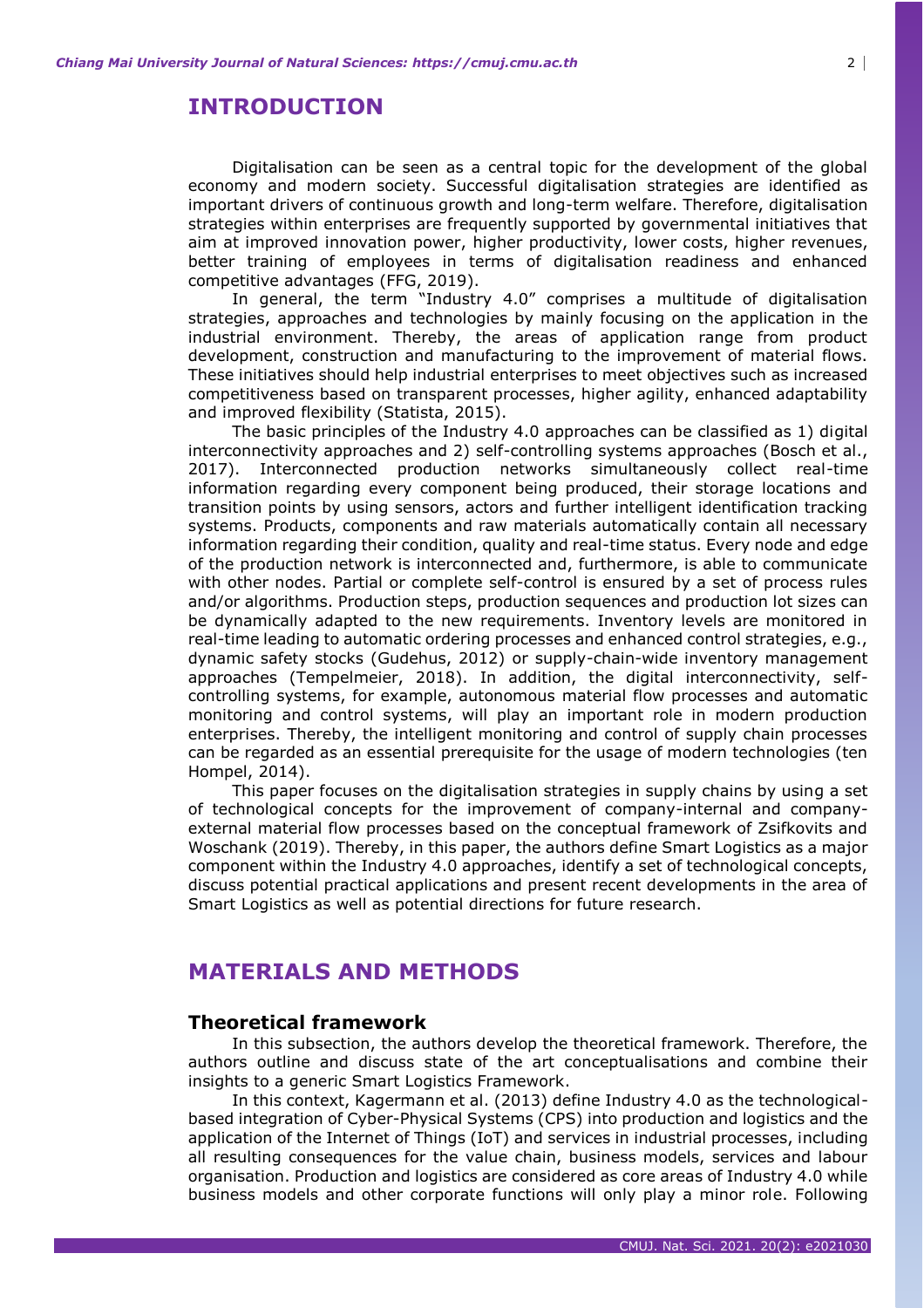these classifications, the authors define Smart Logistics as a core element of the Industry 4.0 approaches.

Based on a quantitative content analysis of relevant publications, Hermann et al. (2016) have derived four basic formal principles for the implementation of Industry 4.0 approaches which can be operationalised as 1) the assurance of digital interconnectivity, 2) the decentralisation of decision-making processes, 3) the availability of transparent information and 4) the usage of technical assistance systems.

Moreover, Bechtold et al. (2014) have created a framework which consists of the eight important value drivers based on the four pillars of Industry 4.0, namely, 1) Smart Solutions, 2) Smart Innovations, 3) Smart Supply Chains and 4) Smart Factory. In contrast to Kagermann et al. (2013), in this model, products and services respectively innovation processes are conceptualised as independent elements. This framework should be used to ensure continuous growth and enhanced efficiency based on an organisational framework that includes an agile operating model, human resource management, change management, corporate governance, processes and digital infrastructure.

Based on the previously outlined models and in combination with the elaboration of Rauch et al. (2018), the authors propose a new framework of Smart Logistics which is displayed in Figure 1 (Kagermann et al., 2013; Bechtold et al., 2014; Rauch et al., 2018; Zsifkovits and Woschank, 2019). Thereby, Smart Logistics includes intelligent and smart supply chains, based on agile cooperation in interlinked networks and the digital interconnectivity of organisations. The digital interconnectivity is assured by state-of-the-art information and communication technologies (ICT), data networks, sensors and actors and intelligent technologies for identification and tracking of materials, components and/or products, respectively. Autonomous transport vehicles in combination with automated warehouses as well as storage and handling infrastructure enable complete or at least partial self-control of internal and external material flow processes.



**Figure 1. Smart Logistics Framework.**

#### **Conceptual framework of technologies for Smart Logistics**

In this section, the authors outline a set of technological concepts for Smart Logistics and discuss potential applications. Therefore, recent literature has developed a multitude of divergent frameworks, models and conceptualisations. For example, Bechtold et al. (2014) identify the following main technological concepts as the main enablers of Industry 4.0: 1) cloud computing, 2) mobile technologies, 3) robotics, 4) advanced analytics, 5) machine-to-machine-communication, 6) social media and 7) 3D printing. This classification can be regarded as unspecific because of a missing unambiguous classification of technologies as enablers for Smart Production and/or Smart Logistics initiatives. Subsequently, the authors describe the concepts of the Cyber-Physical Systems (CPS) CPS, the Internet of Things (IoT) and the Physical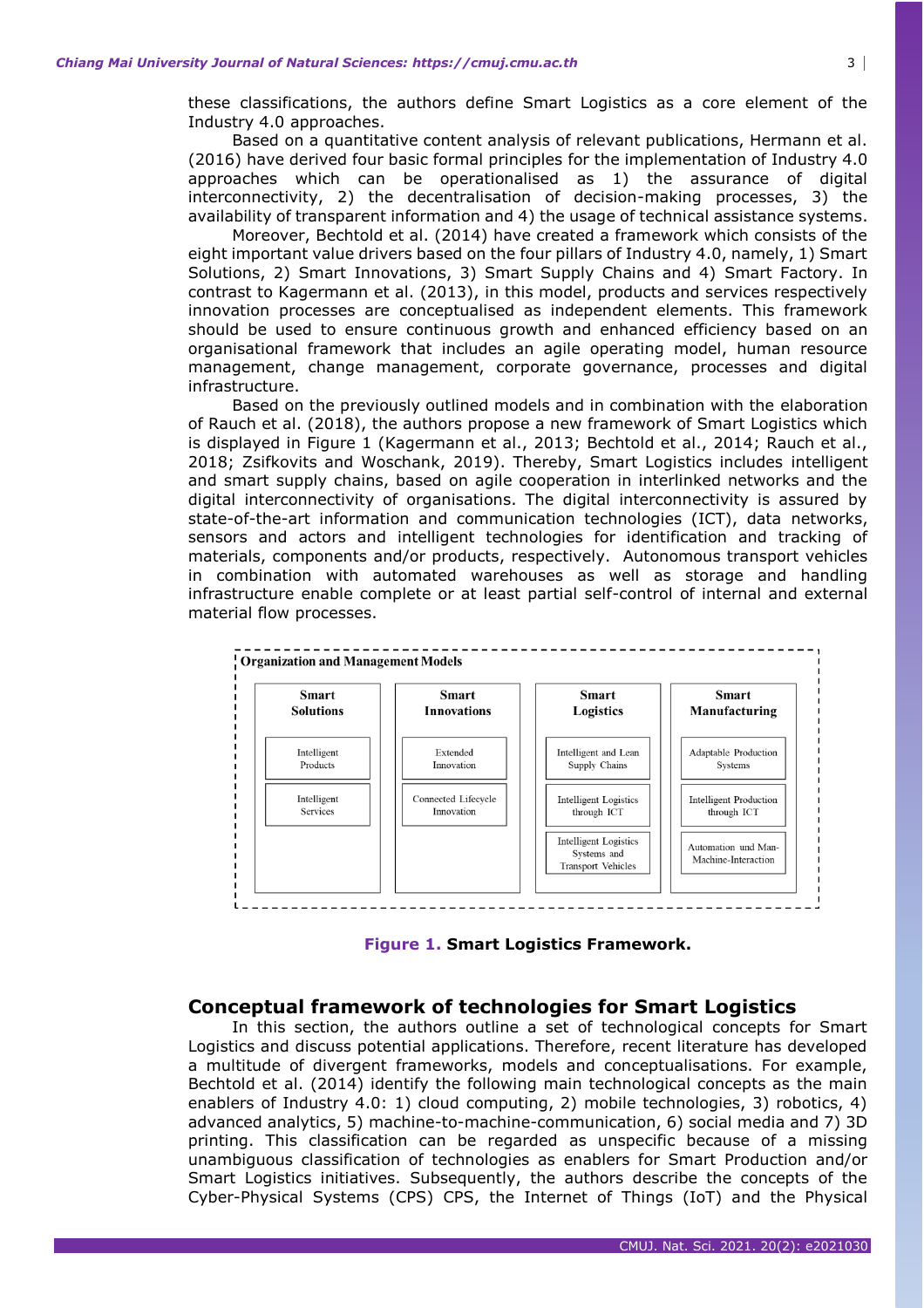Internet (PI) as the core elements of the proposed Smart Logistics component within the Smart Logistics Framework.

**Cyber-Physical Systems (CPS).** CPS are physical objects or structures, such as products, devices, buildings, means of transport, production facilities and logistics components, that include embedded systems to ensure interactive communication (Bauernhansl et al., 2014). The systems are connected through local and global digital networks (Broy, 2010) by using sensors and actors in closed control loops (Lee, 2010). CPS detect, analyse and capture their surrounding environment by using sensors combined with available information and services. Moreover, actors are used to interact with physical objects. CPS act autonomously, decentrally, can build up a network amongst themselves and can independently optimise themselves according to the principles of self-similar fractal production systems. The Smart Factory interacts with human resources and/or machines and is able to organise itself in a decentralised, realtime-based way (Bauernhansl et al., 2014).

A virtual image of the reality is permanently analysed and updated with real-time information. Therefore, the virtual environment, often called the "Digital Twin", is always synchronised with information from the real environment. This can be seen as the starting point to connect the Internet of Mankind to the IoT and to the Internet of Services (Padovano et al., 2018).

**Internet of Things (IoT).** The IoT can be seen as an essential and important part of the CPS and which is often associated with Radio Frequency Identification (RFID) technologies. Thereby, the IoT is used to identify and track objects (e.g., products, containers, machines, vehicles) in logistics systems and supply chains. The objects are constantly processing information about their surrounding environment and can be unambiguously allocated, which increases the effectiveness and efficiency of all related monitoring and control processes (Borgmeier et al., 2017; Boyes et al., 2018).

**Physical Internet (PI).** The PI is an open, standardised, worldwide freight transport system based on physical, digital and operative interconnectivity by using protocols, interfaces and modularisation. A provider-free, industry-neutral and borderfree standardisation is one of the basic requirements for usage of the PI, which connects and virtualises material flows, analogous to the concept of the digital internet. Moreover, standardised containers and carriers are used to ensure a maximum utilisation of transport vehicles and a better usage of spare capacities. These principles can be applied in internal logistics systems, as well as in transportation networks by using self-controlling, autonomous systems in transport and storage processes as one of the central elements of the PI. The usage of shared transport capacities, storage locations, hubs and delivery points will have a positive effect on both economic (e.g., short transportation times, lower costs of human resources) and ecological (e.g., reduction of traffic and emissions) effects (Montreuil, 2011; Pan et al., 2017).

As a finding from the theoretical and conceptual analyses, Smart Logistics will be able to contribute to an enhanced efficiency of supply chains and to sustainable growth of industrial enterprises based on new business models by taking advantage of the following potentials:

• Enhanced control of processes based on real-time information

• Dynamic and situationally orientated design of processes in the sense of adaptive and self-controlling systems

• Utilisation of synergies by sharing capacities on neutral and independent platforms

• Increased decision-making processes based on extensive data analyses (Data Analytics) in combination with closed-loop learning systems

• Ability of a flexible and customised adaptation of products, services and processes

• Individualisation of designs, configuration options, orders, planning procedures, production processes and ongoing operation under economic conditions

• Effective man and machine interaction by including new principles of work design and competence utilisation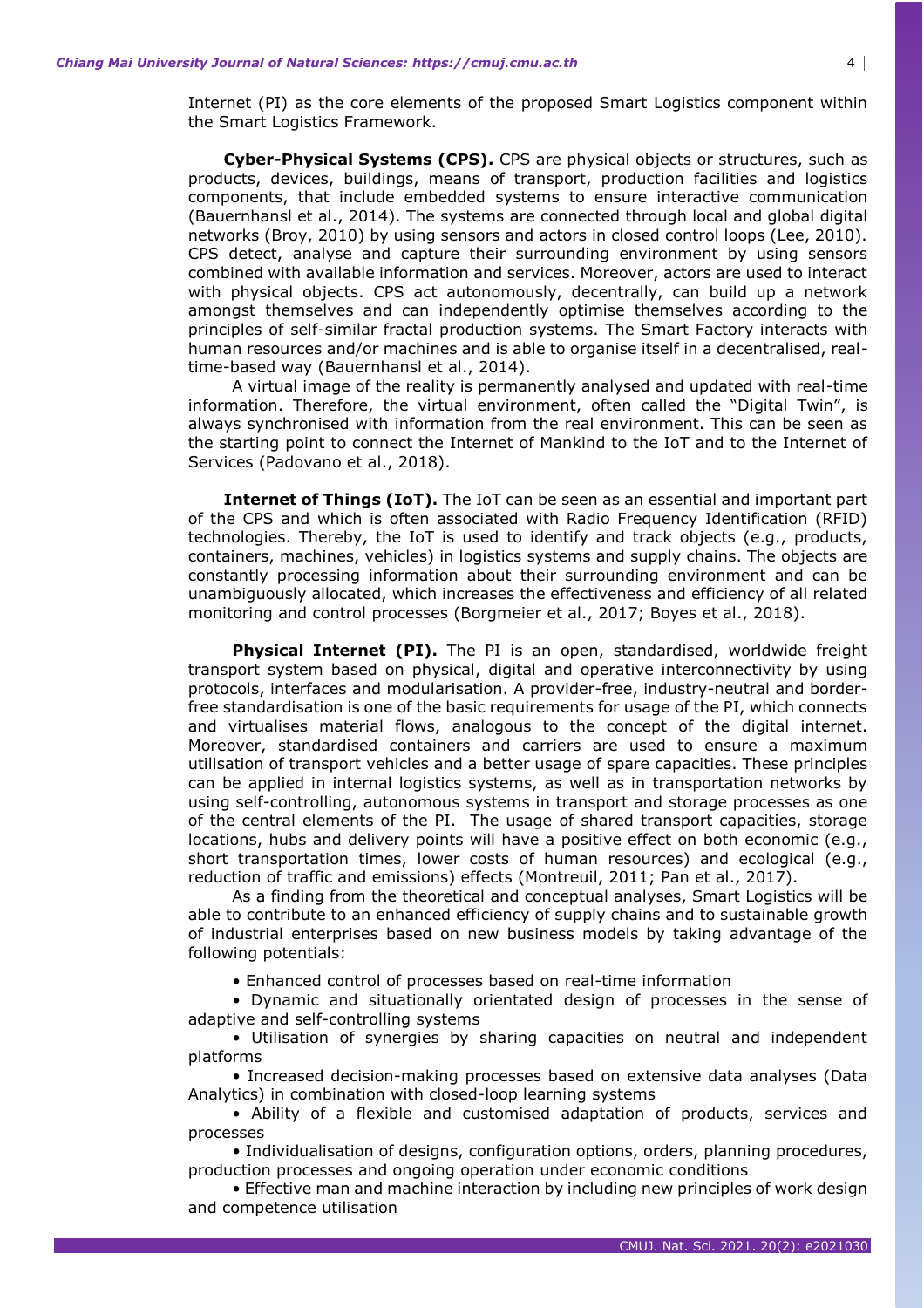• Realising new potentials for logistics management through the development of new business models and innovative services.

## **RESULTS**

#### **Preliminary empirical evidence**

In this subsection, the authors evaluate preliminary evidence for the proposed Smart Logistics Framework based on research-subjected-related literature in logistics management research. For this purpose, the authors focus on relevant studies published over the timeframe from 2008 to 2018. According to the previously deducted framework, the evaluation will be divided into the sections of: 1) Smart Solutions, 2) Smart Innovations, 3) Smart Logistics and 4) Smart Manufacturing.

**Smart Solutions.** Smart Solutions are realised by the implementation of Smart Products and Smart Services. Smart Products which are based on Product Enabled Information Devices (PEID), such as RFID, sensors and actors, allow the interoperability of systems by dynamically exchanging product data and additional in-depth information regarding the lifecycle management (Kiritsis, 2011), product-based information and manufacturing-process-related information (Filho et al., 2017).

This may also result in increased new product and process innovations. For example, the equipping of clothes with sensors can lead to better information for the development of new materials (Gomes et al., 2018), a better usage of production and logistics systems through permanent condition monitoring and an ongoing optimisation of operation settings (Schuetze et al., 2018). Moreover, Industry 4.0 approaches can be used the create Smart Services, e.g., cloud manufacturing based on the interconnection of manufacturing enterprises through virtual network technologies, which enables the usage of distributed manufacturing resources (Li and Yao, 2018), collaborative development activities (Enrique et al., 2018) and collaborative transportation strategies (Behrends et al., 2016).

**Smart Innovations.** Smart Innovations can be realised by developing cooperative innovation strategies and open innovation models which could also be useful for small- and medium-sized enterprises (SME) to transform company-internal innovation processes into a dynamic process within company networks (Silviana, 2018).

**Smart Logistics.** In the area of Smart Logistics, the usage of sensors, actors and CPS increases the accuracy and real-time availability of information and lowers the costs of the supply-chain-wide tracking and tracing systems (Louw and Walker, 2018). Moreover, a consistent monitoring of products without human participation is possible. For example, this can help food companies, to improve their logistics processes, competitiveness and reinforce the confidence of consumers in the quality of the food supply chain (Abad et al., 2009). Logistics systems can increase their efficiency by internally implementing real-time planning and control systems (Qu et al., 2012) and externally synchronising information by using cloud-based approaches (Qu et al., 2016) or deep reinforcement learning algorithms (Waschneck et al., 2018). Moreover, automated guides vehicles (AGV) become more and more important for industrial enterprises. Thereby, Mehami et al. (2018) have identified the ability of reconfiguration, the flexibility and the customisability, as the main success factors of an effective AGV implementation. In addition, warehousing processes are optimised by the usage autonomous robots, intelligent carriers and advanced assistance systems for man-machine-interaction (Glock and Grosse, 2017).

**Smart Manufacturing.** Smart Manufacturing uses advanced data analytics to gain valuable insights about the manufacturing processes to increase production efficiency, planning accuracy and achieve reduction in costs. However, the implementation requires a significant initial investment (Mehta et al., 2018). In this context, decision support systems can be used to allow a systematic evaluation among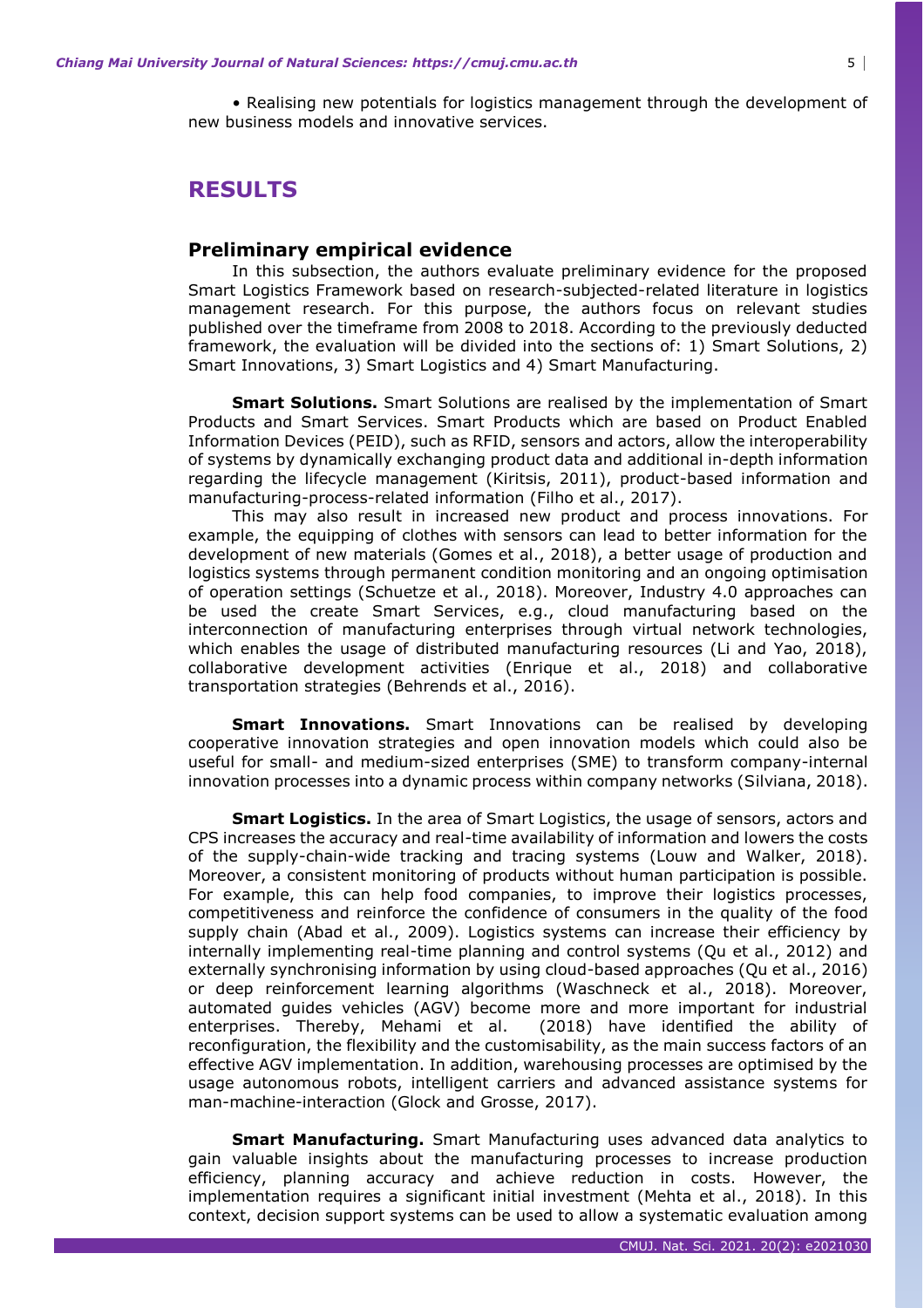different scenarios to take better decisions (Grieco et al., 2017). Moreover, Industry 4.0 strategies can be seen as enablers of automation by reducing the time from failure occurrence to failure notification by automatically triggering fault-repair actions through Smart Devices. The continuous flow of materials can be supported by digital assisting systems based on augmented reality, employees get individualised information about necessary tasks to get along in timed productions and decentralised working stations could negotiate cycle times and, thus, find the optimum between highest possible capacity utilisation per working station and a continuous flow of goods (Kolberg and Zuehlke, 2015). CPS can also be used to identify weak spots in the production process by predicting product quality based on process data analytics (Lee et al., 2018).

# **DISCUSSIONS AND CONCLUSIONS**

In general, based on the Industry 4.0 approaches, Smart Logistics can be identified as a crucial element of digitalisation in the industrial value chain. Smart Logistics is based on the usage of agile cooperation networks and on the information in respect to organisation-based connectivity to enable intelligent and lean supply chains (Kagermann et al., 2013; Bechtold et al., 2014; Rauch et al., 2018; Zsifkovits and Woschank, 2019).

CPS, the IoT and the PI can be seen as integral concepts of Smart Logistics, aiming at an increased supply chain efficiency by the creation of (partly) autonomous systems and processes. Independent platforms for logistics services (e.g., transportation, storage, packaging, control of material and information flow) contribute to a better usage of resources and to the creation of new business models. Advanced data analytics provide tools for more efficient decision-making processes Bauernhansl et al., 2014; Borgmeier et al., 2017; Montreuil, 2011).

The consistent traceability of material flows based on new methods of automated identification and tracking, the development of self-controlled autonomous systems for transport and storage and the increased usage of advanced data analytics can be regarded as the first steps on the path to Smart Logistics (Zsifkovits et al., 2020).

In this context, the following future challenges are identified: The establishment of the provider-free, industry-neutral and border-free standardisation of systems and interfaces in material- and information-flow processes; the definition of business cases to evaluate the benefits of investments in new technologies; the development of innovative organisational models for the integration of new technologies; the assurance of the security for human resources and data (Cyber Security); the further development and promotion of digitalisation competences in vocational education and training incentives; and the continuing integration of emerging technologies (e.g., artificial intelligence (AI), machine learning, etc.) into logistics processes (Dallasega et al., 2020).

Moreover, future research should further investigate the proposed Smart Logistics Framework by focusing on synergies and/or interconnectedness, potential effects and risks, respectively barriers in the implementation phase of the developed subcategories.

# **ACKNOWLEDGEMENTS**

This article is an updated and completely revised version of the conceptual paper by Zsifkovits and Woschank (2019).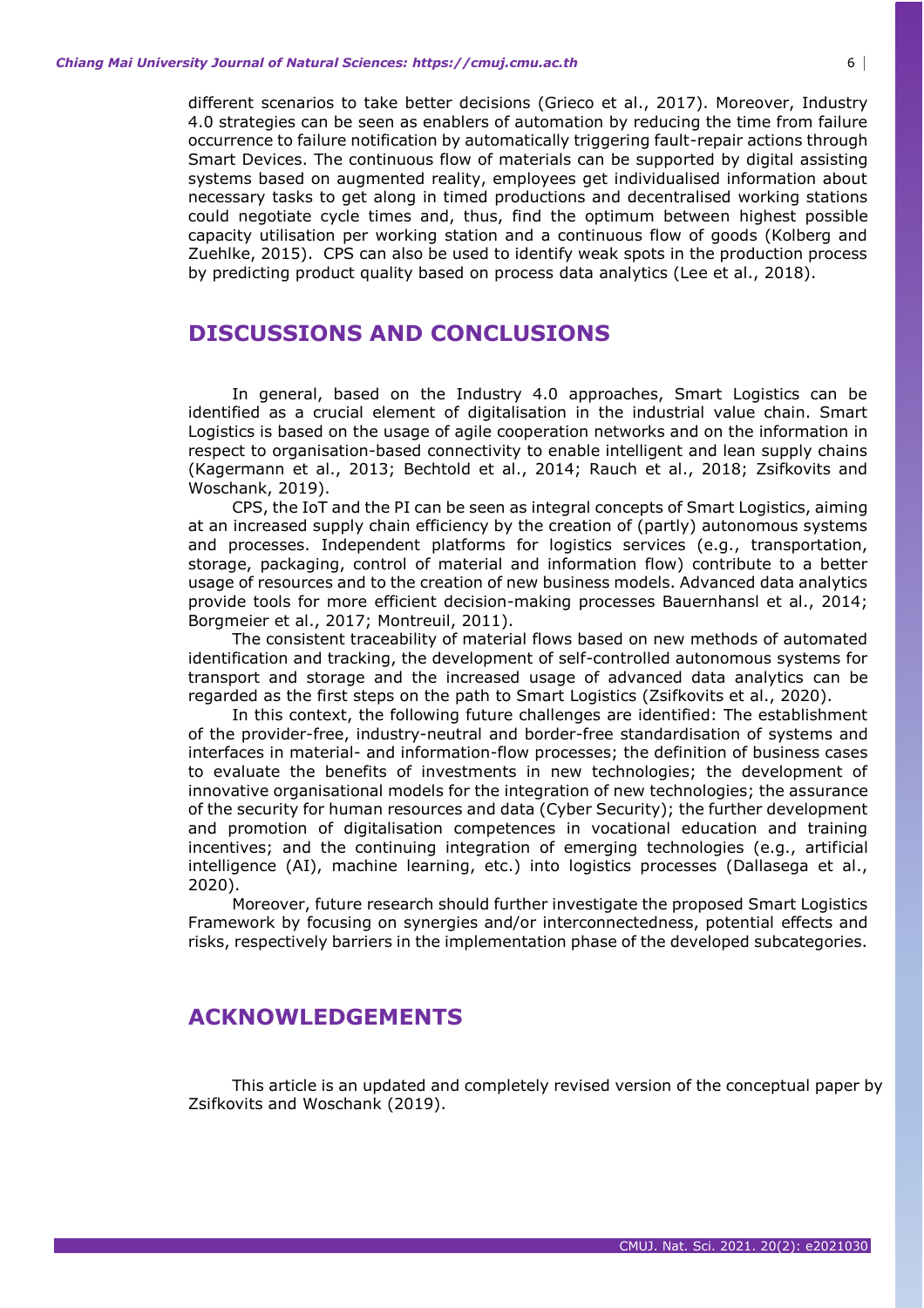# **REFERENCES**

- Bauernhansl, T., Ten Hompel, M., and Vogel-Heuser, B. 2014 (eds). Industrie 4.0 in produktion, automatisierung und logistik: anwendung, technologien, migration. Springer, Wiesbaden.
- Bechtold, J., Lauenstein, C., Kern, A., and Bernhofer, L. 2014. Industrie 4.0 eine einschätzung von capgemini consulting: der blick über den hype hinaus. capgemini consulting; [Cite 2019 Jan 15] Available from. https://www. capgemini.com/de-de/wp-content/uploads/sites/5/2017/07/industrie-4.0-de.pdf.
- Behrends, V., Haunschild, M., and Galonske, N. 2016. Smart Telematics Enabling Efficient Rail Transport – Development of the ViWaS Research and Development Project. Transportation Research Procedia. 14: 4430–4439.
- Borgmeier. A, Grohmann, A., and Gross, S.F. (eds). 2017. Smart Services und Internet der Dinge: Geschäftsmodelle, Umsetzung und Best Practices: Industrie 4.0, Internet of Things (IoT), Machine-to-Machine, Big Data, Augmented Reality Technologie. Hanser, München.
- Bosch, G., Bromberg, T., Haipeter, T., and Schmitz, J. 2017. Industrie und arbeit 4.0: befunde zu digitalisierung und mitbestimmung im industriesektor auf grundlage des projekts "arbeit 2020". IAQ-report: aktuelle forschungsergebnisse aus dem institut arbeit und qualification; [Cited 2017 Apr]. Available from https://duepublico.uni-duisburg-essen.de/servlets/DerivateServlet/Derivate45107 /Bosch\_et\_al\_Industrie\_und\_Arbeit\_4\_0.pdf.
- Boyes, H., Hallaq, B., Cunningham, J., and Watson, T. 2018. The industrial internet of things (IIoT): An analysis framework. Computers in Industry. 101: 1–12.
- Broy, M. 2010 (ed). Cyber-physical systems: innovation durch software-intensive eingebettete systeme. Springer, Berlin.
- Dallasega P., Woschank M., Zsifkovits H., Tippayawong K., and Brown, C.A. 2020. Requirement analysis for the design of smart logistics in SMEs. Matt DT, Modrák V, Zsifkovits H, (eds). Industry 4.0 for SMEs. Cham: Springer. p. 147–162.
- Enrique, D.V., Ayala, N.F., Lima, M.J.d.R.F., Marodin, G.A., Gzara, L., and Frank, A.G. 2018. The use of ICT tools to support collaborative product development activities: evidences from Brazilian industry. Production. 28: 323.
- FFG (Federal Ministry Republic of Austria. Digital Economic Affairs). 2019. Digitalisation Agency. FFG; [Cited 2019 Jan 15]. Available from https://www.ffg.at/en/ node/70661.
- Filho, M.F., Liao, Y., Loures, E.R., and Canciglieri, O. 2017. Self-Aware Smart Products: Systematic Literature Review, Conceptual Design and Prototype Implementation. Procedia Manufacturing. 11: 1471–1480.
- Glock, C., Grosse, E. (eds). 2017. Warehousing 4.0: Technische Lösungen und Managementkonzepte für die Lagerlogistik der Zukunft. B+G Wissenschaftsverlag, Lauda-Königshofen.
- Gomes, P., Tama, D., Yao, Y., Abreu, M.J., Souto, A.P., and Carvalho, H. 2018. Development of pressure sensors for smart textiles. IOP Conference Series: Material Science and Engineering. 460: 12024.
- Grieco, A., Caricato, P., Gianfreda, D., Pesce, M., Rigon, V., Tregnaghi, L., and Voglino, A. 2017. An industry 4.0 case study in fashion manufacturing. Procedia Manufacturing. 11: 871–877.
- Gudehus, T. 2012. Dynamische disposition: strategien, algorithmen und werkzeuge zur optimalen auftrags-, bestands- und fertigungsdisposition. Springer, Berlin.
- Hermann, M., Pentek, T., and Otto, B. 2016. Design principles for industrie 4.0 scenarios. In: Bui, T.X., Sprague, R.H., (eds). Proceedings of the 49th Annual Hawaii International Conference on System Sciences; 2016 jan 5-8. p. 3928– 3937.
- Kagermann, H., Helbig, J., Hellinger, A., and Wahlster, W. 2013: Deutschlands zukunft als produktionsstandort sichern: umsetzungsempfehlungen für das zukunftsprojekt industrie 4.0. Abschlussbericht des Arbeitskreises Industrie 4.0. acatech – Deutsche Akademie der Technikwissenschaften e.V.; [Cited 2019 Jan 15]. Available from https://www.bmbf.de/files/Umsetzungsempfehlungen\_ Industrie4\_0.pdf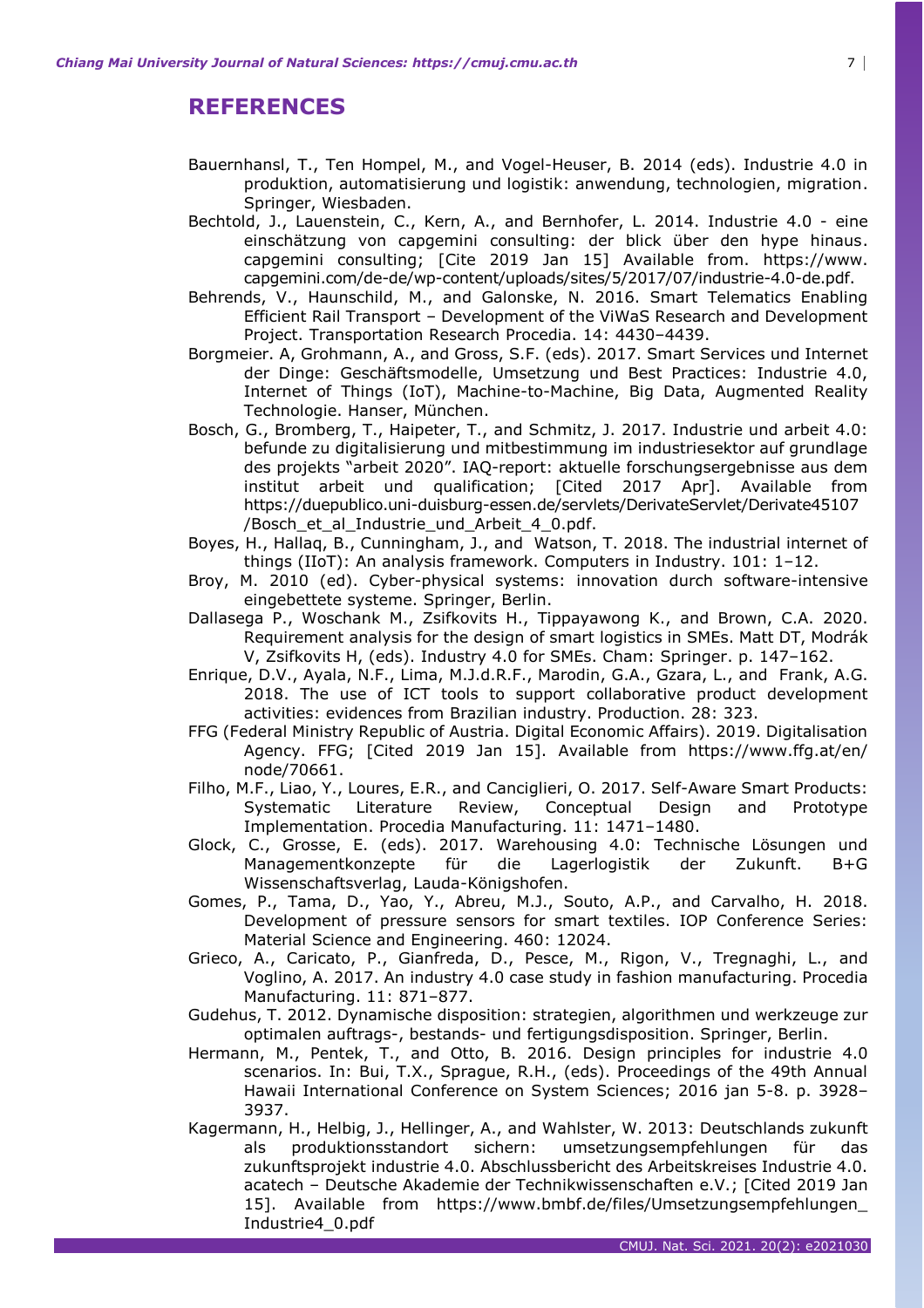- Kiritsis, D. 2011. Closed-loop PLM for intelligent products in the era of the internet of things. Computer-Aided Design. 43: 479–501.
- Kolberg, D., Zuehlke, D. 2015. Lean Automation enabled by Industry 4.0 Technologies. IFAC-PapersOnLine. 48: 1870–1875.
- Lee, E.A. 2010. CPS foundations. In: Sapatnekar, S. (ed). Proceedings of the 47<sup>th</sup> Design Automation Conference. The 47<sup>th</sup> Design Automation Conference; Anaheim, California. New York, NY: ACM. p. 737.
- Lee, J., Noh, S.D., Kim, H.J., and Kang, Y.S. 2018. Implementation of Cyber-Physical Production Systems for Quality Prediction and Operation Control in Metal Casting. Sensors. 18.
- Li, Y., and Yao, X. 2018. Cloud manufacturing service composition and formal verification based on extended process calculus. Advances in Mechanical Engineering. 10: 168781401878128.
- Louw, L., and Walker, M. 2018. Design and implementation of a low cost RFID track and trace system in a learning factory. Procedia Manufacturing. 23: 255–260.
- Mehami, J., Nawi, M., and Zhong, R.Y. 2018. Smart automated guided vehicles for manufacturing in the context of Industry 4.0. Procedia Manufacturing. 26: 1077– 1086.
- Mehta, P., Butkewitsch-Choze, S., and Seaman, C. 2018. Smart manufacturing analytics application for semi-continuous manufacturing process – a use case. Procedia Manufacturing. 26: 1041–1052.
- Montreuil, B. 2011. Toward a Physical Internet: meeting the global logistics sustainability grand challenge. Logistics Research. 3: 71–87.
- Padovano, A., Longo, F., Nicoletti, L., and Mirabelli, G. 2018. A digital twin based service oriented application for a 4.0 knowledge navigation in the smart factory. IFAC-PapersOnLine. 51: 631–636.
- Pan, S., Ballot, E., Huang, G.Q., and Montreuil, B. 2017. Physical Internet and interconnected logistics services: research and applications. International Journal of Production Research. 55: 2603–2609.
- Qu, T., Lei, S.P., Wang, Z.Z., Nie, D.X., Chen, X., and Huang, G.Q. 2016. IoT-based real-time production logistics synchronization system under smart cloud manufacturing. The International Journal of Advanced Manufacturing Technology. 84: 147–164.
- Qu, T., Yang, H.D., Huang, G.Q., Zhang, Y.F, Luo, H., and Qin, W. 2012. A case of implementing RFID-based real-time shop-floor material management for household electrical appliance manufacturers. Journal of Intelligent Manufacturing. 23: 2343–2356.
- Rauch, E., Matt, D.T., Brown, C.A., Towner, W., Vicerky, A., and Santiteerakul, S. 2018. Transfer of industry 4.0 to small and medium sized enterprises. Advances in Transdisciplinary Engineering. Transdisciplinary Engineering Methods for Social Innovation of Industry 4.0: 7(63–71).
- Schuetze, A., Helwig, N., and Schneider, T. 2018. Sensors 4.0 smart sensors and measurement technology enable Industry 4.0. Journal of Sensors and Sensor Systems 7: 359–371.
- Silviana, B.G. 2018. Open innovation model: enabling the market uptake of innovation. Procedia Manufacturing. 22: 893–899.
- Statista Das Statistik-Portal. 2015. Welche Anwendungsbereiche von Industrie 4.0 sind heute bzw. werden zukünftig in Unternehmen stark ausgeprägt sein?. Statista;[Cited 2019 Jan 15]. Available from https://de.statista.com/statistik/ daten/studie/605446/umfrage/anwedungsbereiche-von-indsutrie-40-heute-und -zukuenfitg-in-der-dach-region/.
- Tempelmeier, H. 2018. Bestandsmanagement in supply chains. Books on Demand, Norderstedt.
- ten Hompel, M. 2014. Logistik 4.0. In: Bauernhansl, T., ten Hompel, M., Vogel-Heuser, B., (eds). Industrie 4.0 in produktion, automatisierung und logistik: anwendung, technologien, migration. Springer, Wiesbaden. p. 615–624.
- Waschneck, B., Reichstaller, A., Belzner, L., Altenmüller, T., Bauernhansl, T., Knapp, A., and Kyek, A. 2018. Optimization of global production scheduling with deep reinforcement learning. Procedia CIRP. 72: 1264–1269.